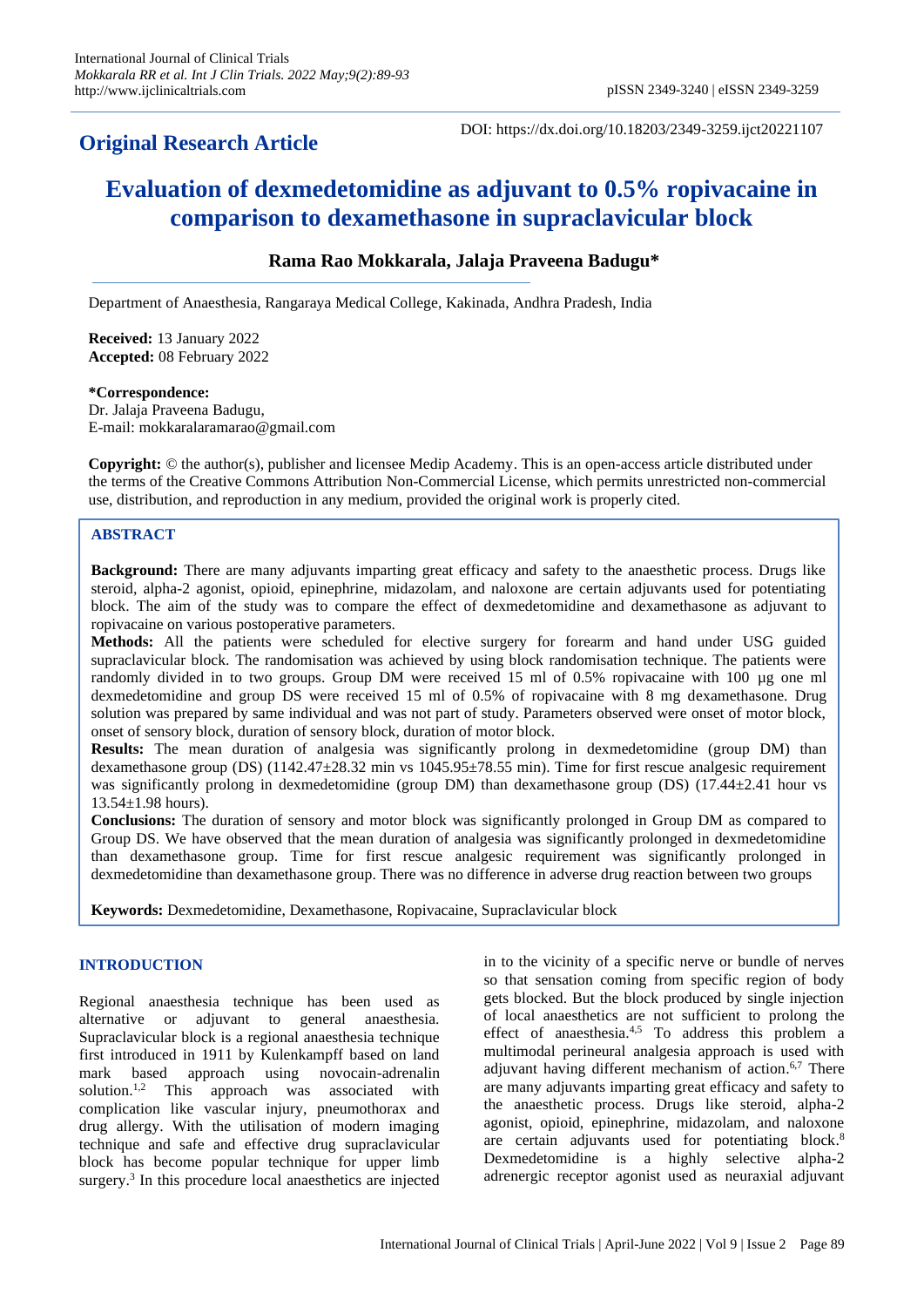that decreases the intensity and increases the duration of pain. It also accelerates the onset of sensory block.<sup>9</sup> Dexamethasone has been evaluated as adjuvant to local anaesthetics and has been found to increase the duration of analgesia, faster onset of analgesia, sensory and motor block. <sup>10</sup> After literature review we have came to conclusion that studies are available regarding comparison of dexamethasone and dexmedetomidine as adjuvant to regional anaesthesia.

Gao et al has reported that Using dexmedetomidine (1 µg/kg), instead of dexamethasone (10 mg), as an adjuvant of ESPB with ropivacaine, prolonged sensory block duration, provided effective acute pain control, and required lesser rescue analgesia and shorter hospital stay.<sup>11</sup> Lee et al has reported that Dexamethasone 10 mg and dexmedetomidine 100 µg were equally effective in extending the duration of ropivacaine in ultrasoundguided axillary BPB with nerve stimulation.

However, neither drug has significantly effects the onset time. Based on conclusion of above studies present study has been designed to compare the effect of dexmedetomidine and dexamethasone as adjuvant to ropivacaine on various postoperative parameters.

#### **METHODS**

This was a randomised, prospective comparative observational study conducted in the department of anaesthesiology Rangaraya medical science Kakinada Andhra Pradesh from November 2018 to December 2021.

#### *Subjects*

Patients were enrolled for this study based on following inclusion and exclusion criteria.

#### *Inclusion criteria*

Patients with age 18 to 60 years; both sex and those in ASA Class I and II were included.

#### *Exclusion criteria*

Patients with cardiovascular disorder; COPD; pregnant; and those with coagulation disorders were excluded.

#### *Sample size*

Sample size was calculated by considering 20% increasing in duration of analgesia as clinical relevant, assuming an α- error 0.05 and power of study to be 80%. Sample size was calculated to 52. For this calculation clicalc.com sample size calculator was used.<sup>13,14</sup>

#### *Method*

During our study period 104 patients scheduled for forearm surgery under supraclavicular block were enrolled for this study. The patients were explained in detail regarding the study and the procedures that would be done. All the patients were scheduled for elective surgery for forearm and hand under USG guided supraclavicular block. The randomisation was achieved by using block randomisation technique. The patients were randomly divided in to two groups. Group DM were received 15 ml of 0.5% ropivacaine with 100 microgram one ml dexmedetomidine and group DS were received 15 ml of 0.5% of ropivacaine with 8 mg dexamethasone. Drug solution was prepared by same individual and was not part of study.

All the patient were examined clinically in the preoperative period and all the basic lab investigation was done like Haemoglobin estimation, total leukocyte count, differential count, platelets, renal and liver function test, electrolytes sodium, and potassium, electrocardiogram, chest X-ray- PA view.

In the operation theatre ECG (electrocardiogram), noninvasive blood pressure monitoring and pulse oximeter was applied. Base line vital parameters were recorded and intravenous access was secured with 18 g cannula in opposite limbs. Under all aseptic condition supraclavicular block was performed under ultrasound guided technique using liner probe. After placing the block, heart rate, and oxygen saturation was continuously monitored, blood pressure was measured intermittently, every 15 min.

Parameters observed were onset of motor block, onset of sensory block, duration of sensory block, duration of motor block. The onset time of sensory block and motor block was calculated as time between the end of the drug injection and no response to the pin prick test and complete paralysis.

Duration of sensory block was defined as from the time of onset of sensory blocked till the time at which the pin prick sensation returned at the three terminal nerves namely ulnar, median and radial nerve similarly duration of motor block was defined as from the time of onset of motor blocked till the time at which the patients were able to move their fingers.

Sensory block was accessed by using pin prick method with the help of blunt 23 g needle in the distribution of all four nerves and grading was done by Hollmen score as follows (a)  $1=$  normal sensation; (b)  $2=$  weaker in comparison to the opposite side; (c)  $3=$  prick recognised as blunt touch as other side; and (d)  $4=$  no sensation.<sup>15</sup> Motor block was evaluated by thumb adduction for ulnar nerve, thumb opposition for medium nerve, thumb abduction for radial nerve and pronation of arm for evaluation of motor block modified Bromage score was used.<sup>16</sup> Post-operatively pain scores were recorded by visual Analogue score between 0 to 10. (0= no pain; 1=mild annoying pain; 4= nagging uncomfortable troublesome pain; 8= intense dreadful pain; 10=worst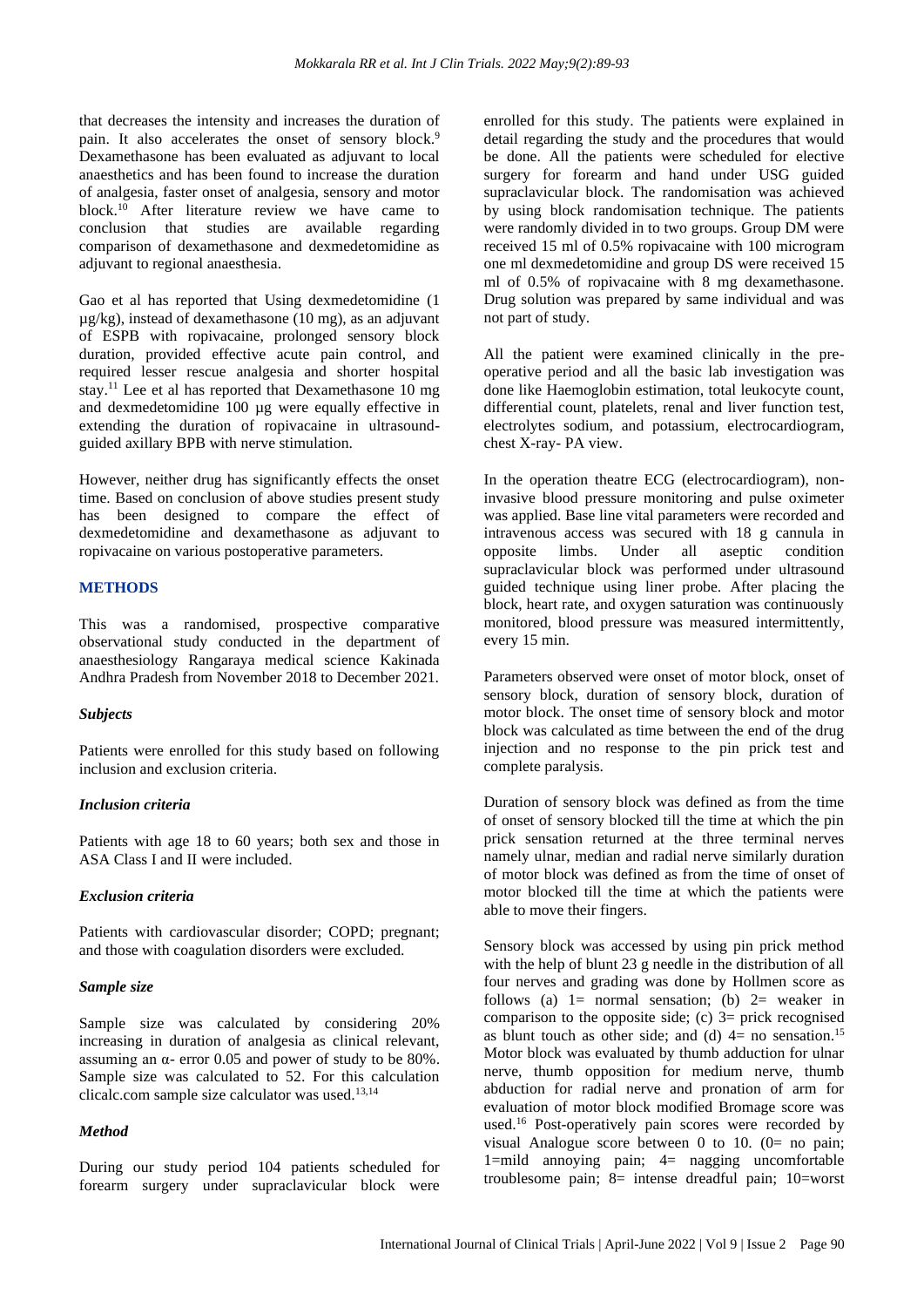possible pain).<sup>17</sup> Rescue analgesia was given, once VAS was more than 4 and was provided in the form of injection tramadol 2 mg/kg intravenously.

#### *Ethics*

This study is approved by institutional ethics committee and written informed consent was taken from patients before start of study.

#### *Statistical analysis*

Data were recorded in excel sheet and statistical Analysis was done with software SPSS-14 version. Qualitative data were calculated as percentage and proportions and were analyzed by Chi-square test. Quantitative data were expressed as mean±SD and these data were analyzed by unpaired student t test. The P value less than 0.05 were taken as significant

#### **RESULTS**

During our study period 102 patients scheduled for upper limb surgery under supraclavicular block were enrolled for this study. As per Table 1, mean age of patients in group DS was  $40.35 \pm 12.44$  years and in group DM it was  $39.5\pm10.15$  years. Both group were comparable to each other statistically (p=0.40). Both group were similar to each other with respect to sex distribution. Mean BMI of patients in group DS was  $24.21 \pm 2.85$  kg/m<sup>2</sup> and in group DM it was  $23.94 \pm 1.89$  kg/m<sup>2</sup>. Both group were comparable to each other statistically  $(p=0.24)$ . Mean duration of surgery in group DS was  $77.24 \pm 11.54$  min and in group DM it was  $80.22 \pm 9.14$  min. Both group were comparable to each other statistically (p=0.07). Both group of patients were comparable to each other with regards to ASA score (p=0.66). The time of onset of sensory and motor block was significantly early in dexmedetomidine group than dexamethasone group. The mean of time of onset of sensory block in group DS was  $12.11\pm3.41$  min as compared to  $10.14\pm2.98$  min in group DM. The mean of time of onset of motor block in group DS was  $17.06\pm3.87$  min as compared to  $13.55\pm4.02$  min in group DM. The duration of sensory and motor block was significantly prolonged in group DM as compared to group DS. The duration of sensory block was 686.61±54.22 min in group DS and 754.44± 40.22 min in group DM. The duration of motor block was 702.52±78.76 min in group DS and 844.53±35.84 min in group DM.

#### **Table 1: Comparison of demography between two groups.**

| <b>Variables</b>                              |             | <b>Group DS</b><br>$(N=52)$ | <b>Group DM</b><br>$(N=52)$ | $\overline{\mathbf{P}}$<br>value |
|-----------------------------------------------|-------------|-----------------------------|-----------------------------|----------------------------------|
| Age                                           |             | $40.35 \pm 12.44$           | $39.5 \pm 10.15$            | 0.40                             |
| <b>Sex</b>                                    | M           | 34                          | 30                          | 0.42                             |
|                                               | $\mathbf F$ | 18                          | 22                          |                                  |
| BMI<br>(kg/m <sup>2</sup> )                   |             | $24.21 \pm 2.85$            | $23.94 \pm 1.89$            | 0.24                             |
| <b>Duration</b><br>of surgery<br>(min)        |             | $77.24 \pm 11.54$           | $80.22 \pm 9.14$            | 0.07                             |
| <b>ASA</b> score<br>$(\mathbf{I}/\mathbf{I})$ |             | 38                          | 36                          |                                  |
|                                               |             | 14                          | 16                          | 0.66                             |

**Table 2: Comparison of sensory and motor block characteristics.**

| <b>Parameters</b> (min)          | Group DS $(N=52)$ | Group DM $(N=52)$  | P value |
|----------------------------------|-------------------|--------------------|---------|
| Time of onset of sensory block   | $12.11 \pm 3.41$  | $10.14 + 2.98$     | 0.03    |
| Time of onset of motor block     | $17.24 \pm 3.87$  | $13.55 + 4.02$     | 0.02    |
| <b>Duration of sensory block</b> | $686.61 + 54.22$  | $754.44 + 40.22$   | 0.0001  |
| <b>Duration of motor block</b>   | $702.52 + 32.14$  | $844.23 \pm 35.84$ | 0.0001  |

#### **Table 3: Duration of analgesia and time for first rescue analgesia in both groups.**

| <b>Parameters</b>                                      | Group DS $(N=52)$ | Group DM $(N=52)$ | P value |
|--------------------------------------------------------|-------------------|-------------------|---------|
| Mean duration of analgesia (min)                       | $1045.95 + 78.55$ | $1142.47 + 28.32$ | 0.00001 |
| Time for first rescue analgesic<br>requirement (hours) | $13.54 \pm 1.98$  | $17.44 + 2.41$    | 0.00001 |

The mean duration of analgesia was significantly prolong in dexmedetomidine (Gr DM) than dexamethasone group (Gr DS) (1142.47±28.32 min versus 1045.95±78.55 min).

Time for first rescue analgesic requirement was significantly prolong in dexmedetomidine (Gr DM) than dexamethasone group (r DS) (17.44±2.41 hours versus 13.54±1.98 hours). There was no difference in adverse drug reaction between two groups. Sedation and hypotension was common in dexmedetomidine group.

#### **Table 4: Comparison of adverse effects.**

| <b>Parameters</b>  | <b>Group DS</b><br>$(N=52)$ | <b>Group DM</b><br>$(N=52)$ |
|--------------------|-----------------------------|-----------------------------|
| <b>Nausea</b>      |                             |                             |
| <b>Vomiting</b>    |                             |                             |
| <b>Sedation</b>    |                             |                             |
| <b>Hypotension</b> |                             |                             |
| <b>Bradycardia</b> |                             |                             |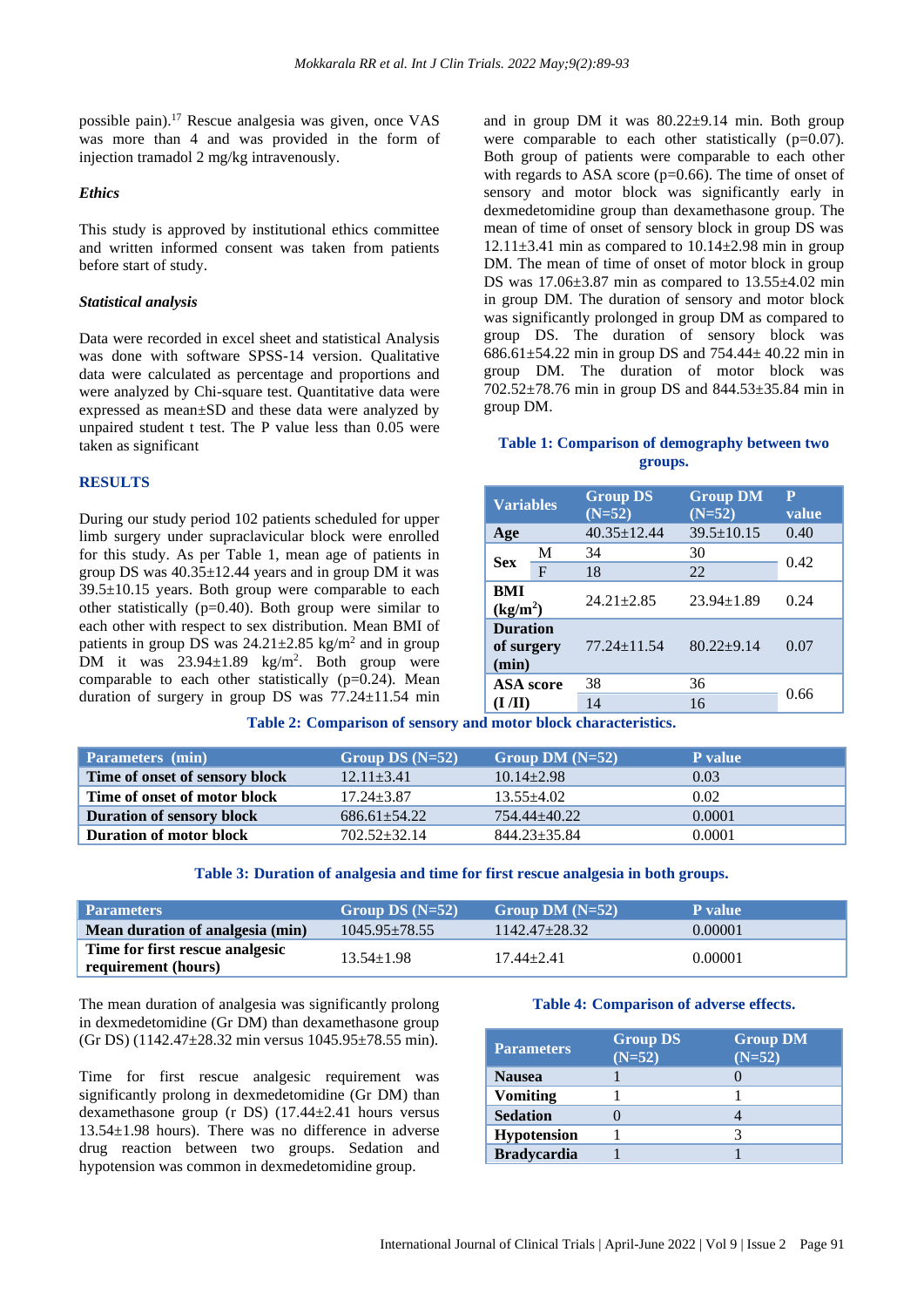## **DISCUSSION**

Adjuvants are drug used for onset and duration of analgesia and counteract disadvantageous effects of local anaesthetics. Various opioid and non-'opioid drugs are used as adjuvant. <sup>19</sup> In present study we have evaluated dexmedetomidine and dexamethasone as adjuvant to ropivacaine in supraclavicular block.

In this randomized double blind placebo controlled study we have compared the effect of 1 ml  $(100 \text{ µg})$ dexmedetomidine and dexamethasone 8 mg to 30 ml of 0.5% ropivacaine on onset and duration of sensory and motor block and duration of postoperative analgesia. Both groups are comparable to each other with respect to age, sex, and body mass index, duration of surgery and ASA score. This corroborates with the study of Adinarayanan et al. 19,20 Gao et al has reported that Using dexmedetomidine (1 µg/kg), instead of dexamethasone (10 mg), as an adjuvant of ESPB with ropivacaine, prolonged sensory block duration, provided effective acute pain control, and required lesser rescue analgesia and shorter hospital stays.<sup>11</sup> This conclusion corroborates with our study. Adinarayanan et al dexamethasone significantly extends the duration of supraclavicular brachial plexus block compared to dexmedetomidine. Both the above two adjuvants are effective in decreasing the postoperative morphine consumption. <sup>19</sup> This finding does not support our study.

We have observed that the mean duration of analgesia was significantly prolong in dexmedetomidine than dexamethasone group. Time for first rescue analgesic requirement was significantly prolonged in dexmedetomidine than dexamethasone group. Elham et al both dexmedetomidine and caudal dexamethasone added to local anaesthetics are good alternatives in prolongation of postoperative analgesia with less pain score compared to caudal local anaesthetic alone or added to fentanyl. This finding corroborates with our study.<sup>21</sup>

Singh et al has reported that both dexmedetomidine and dexamethasone as adjuvants to ropivacaine help in early onset of sensory and motor block. On comparison between these two adjuvants, we found no notable difference in our study. <sup>22</sup> This study does not support our study.

Albrecht et al in his meta-analysis concluded that dexamethasone may be a superior adjunct; it improves the duration of analgesia by a statistically significant increase, albeit clinically modest, equivalent to 2.5 hours more than dexmedetomidine, without the risks of hypotension or sedation. Future direct comparisons are encouraged. <sup>23</sup> This study contradicts our finding. Dash et al has reported that Dexmedetomidine provided prolonged relief from suffering after utilizing it in form of an additive to SCBP portion's ropivacaine when compared to dexamethasone. <sup>20</sup> This finding corroborates with our study.

#### **CONCLUSION**

From present study we can conclude that the time of onset of sensory and motor block was significantly early in dexmedetomidine group than dexamethasone group. The duration of sensory and motor block was significantly prolonged in Group DM as compared to Group DS. We have observed that the mean duration of analgesia was significantly prolong in dexmedetomidine than dexamethasone group. Time for first rescue analgesic requirement was significantly prolonged in dexmedetomidine than dexamethasone group. There was no difference in adverse drug reaction between two groups.

*Funding: No funding sources Conflict of interest: None declared Ethical approval: The study was approved by the Institutional Ethics Committee*

### **REFERENCES**

- 1. Kulenkampff D. Brachial plexus anaesthesia: its indications, technique, and dangers. Ann Surg. 1928;87(6):883-91.
- 2. John RS, Mckean G, Sarkar RA. Upper limb block anesthesi. StatPearls. 2021.
- 3. Vallapureddy SK, Fultambkar G, Rao V, Kukreja V, Gurram R, Nair A. Comparison between Single- and Double-Injection Technique for Ultrasound-Guided Supraclavicular Block: A Randomized Controlled Study. Dubai Med J. 2021;4:198-203.
- 4. Prasad GV, Khanna S, Jaishree SV. Review of adjuvants to local anesthetics in peripheral nerve blocks: Current and future trends. Saudi J Anaesth. 2020;14(1):77-84.
- 5. Kirksey MA, Haskins SC, Cheng J, Liu SS. Local Anesthetic Peripheral Nerve Block Adjuvants for Prolongation of Analgesia: A Systematic Qualitative Review. PLoS One. 2015;10(9):e0137312.
- 6. Hashim RM, Hassan RM. The efficacy of adjuvants to bupivacaine in ultrasound-guided supraclavicular block: a comparative study between dexmedetomidine, ketamine, and fentanyl. Ain-Shams J Anesthesiol. 2019;11:19.
- 7. Williams BA, Ibinson JW, Mangione MP, Modrak RT, Tonarelli EJ, Rakesh H, et al. Research priorities regarding multimodal peripheral nerve blocks for postoperative analgesia and anesthesia based on hospital quality data extracted from over 1,300 cases (2011–2014). Pain Med. 2015;16(1):7- 12.
- 8. Abdallah F, Brull R. Facilitatory effects of perineural dexmedetomidine on neuraxial and peripheral nerve block: a systematic review and meta-analysis. Br J Anaesth. 2013;110(6):915-25.
- 9. Marhofer D, Kettner SC, Marhofer P. Dexmedetomidine as an adjuvant to ropivacaine prolongs peripheral nerve block: a volunteer study. Br J Anaesth. 2013;110:438-42.